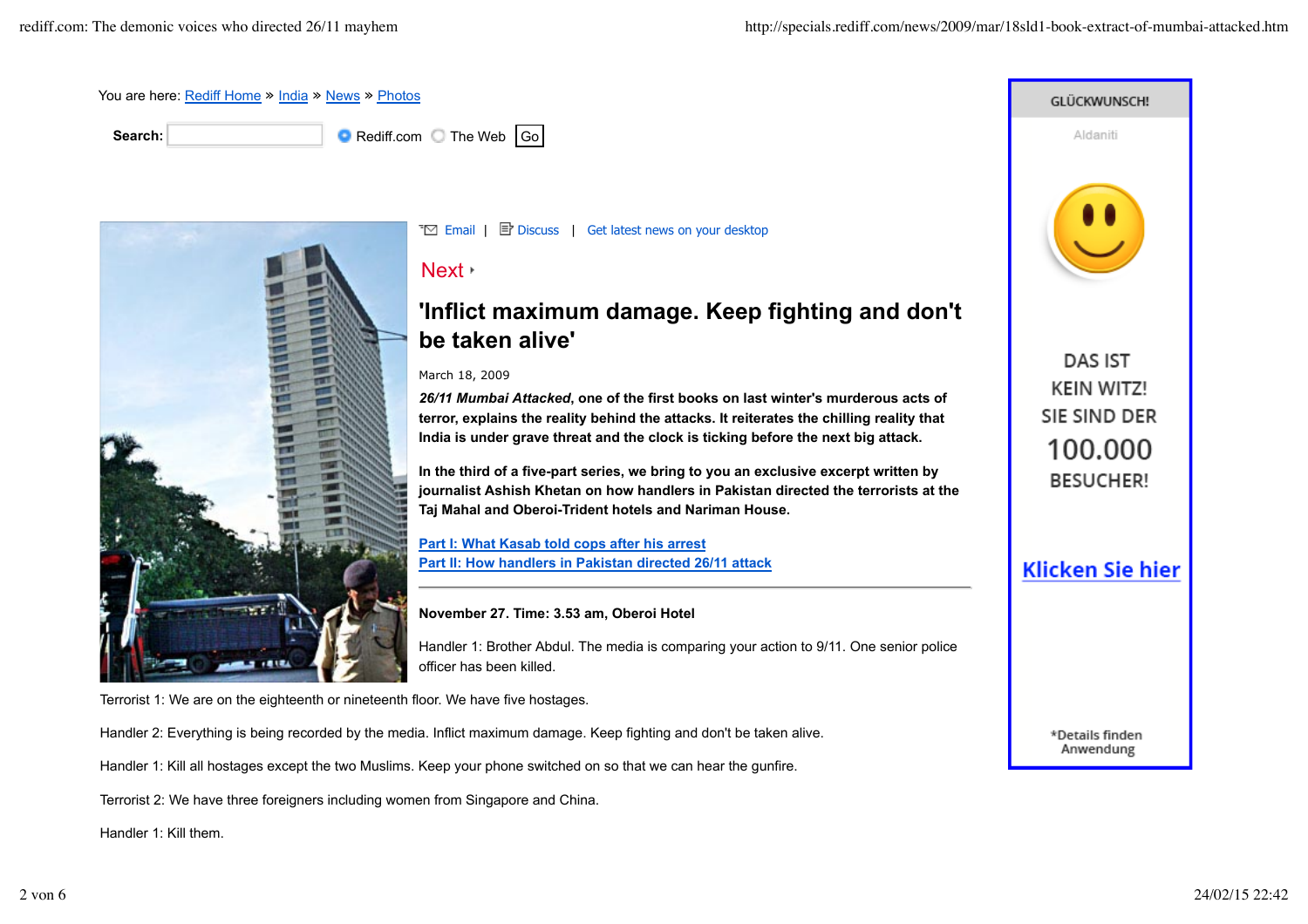## **November 27, afternoon, Chabad House**

Handler: *Baat karao.* [The handler in Pakistan instructs the Chabad House terrorist to put the hostage on line.]

Terrorist: *Haan, bolein* (Here, speak).

A woman hostage: Hello Who is that?

Handler: Did you spoke? Did you speak to the consulate?

Hostage: I am talking to the consulate they are doing they are making phone calls just now.

Handler: Already made it or you are going to make it?

Hostage: Yeah [She starts sobbing and then recovers to talk.] I've already talked to them. I was talking to the consulate just a few seconds back and they are making their phone calls. They have said to leave the line free so that they can get in touch with you anytime and tell you that we are pleased with you [again starts crying]. You understand?

Handler: Come again, come again. No I don't understand.

Hostage: They will get in touch with you anytime.

Handler: Don't worry, just sit back and relax and wait for them to make contact. Okay?

Hostage: [Cries]

Handler: Save your energy for good days. Maybe if they can contact right now maybe you will celebrate Shabbath with your family.

Hostage: [Cries again]

Handler: Give the phone back to the guy. [The terrorist takes the phone back from the hostage.] Handler: *Iski baat hui hai. Abhi kissi bhi waqt phone aayega un logo ka.* (She has talked to them. Anytime now their phone call will come.)

Terrorist: *Mere number par?* (On my number?)

Handler: *Haan, aapke number par authorities phone karenge. Poochhenge, kya chahte ho aap log? To aapne sabse pehle yeh kehna hai ki yeh jo aasu gas ki shelling ho rahi hai, firing ho rahi hai, yeh silsila band ho. Matlab paanch minute ke andar Army ilaka khali kar de. Matlab yeh silsila agar chalta raha to hum log sabr, intezar nahi karenge. Aap likho in cheezo ko.*

*Achha, jo operation ho raha hai, Taj Mahal mein, Oberoi mein aur aapke oopar -- teen jagah -- in teeno jagah par operation fauran roka jaaye. Achha, doosra, inhone kaha hai hamara ek banda giraftaar kiya hai kal; unse yeh kehna hai ki banda fauran yahaan aapke paas lekar aayein. Aur khana-wana khaya?* (Yes, on your number the authorities will call. They will ask, What do you people want? So, first you ask them to stop shelling tear gas and firing. That is, within five minutes the Army should leave. If this goes on, we will not be patient, we will not wait, You write these things down. And the operations they are carrying out in the Taj Mahal and the Oberoi and above you -- at three places -- should be